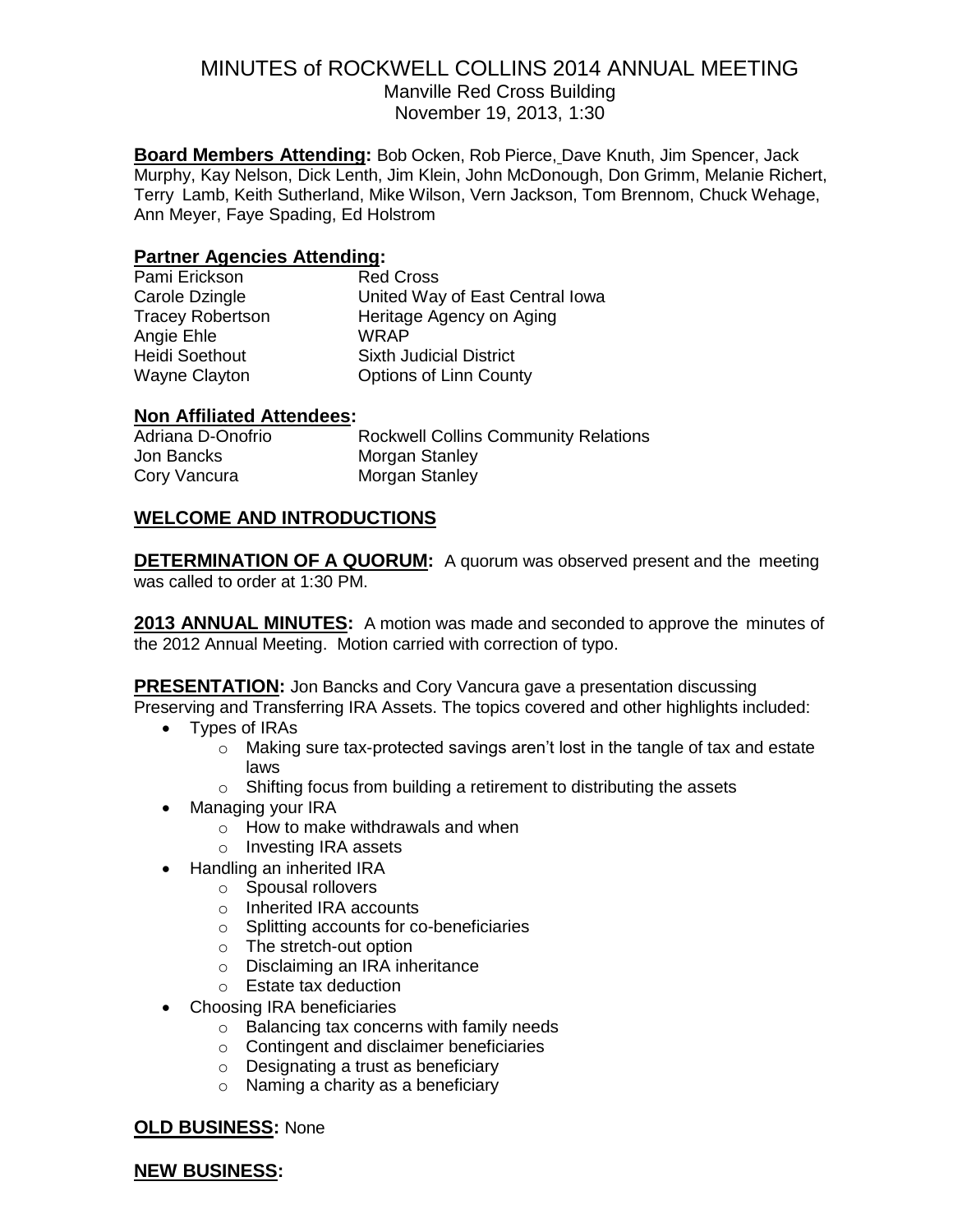## Manville Red Cross Building

November 19, 2013, 1:30

Nominations for the 2015 slate of Officers and Partner Agency representatives were presented.

Presented for Partner Agency representatives were:

Laurie Mitchell replacing Kathy Horan from Aging Services

Melissa Adams replacing Tracey Robertson from Heritage Agency on Aging

Their approval was moved, seconded, and approved.

Presented for Officers were:

Chuck Wehage, Secretary

Keith Sutherland, Communications

Their approval was moved, seconded, and approved.

The office of Vice President remains unfilled at this time and until such time as the full officer slate is filled, the retiree membership of the board will remain unchanged.

The current board composition is: **Officers**

| Terry Lamb   | President             |
|--------------|-----------------------|
| <b>Open</b>  | <b>Vice President</b> |
| Chuck Wehage | Secretary/Treasurer   |

### **Standing Committee Chairs**

| John McDonough   | <b>Community Projects</b>      |
|------------------|--------------------------------|
| Kayla Paulson    | <b>Membership Director</b>     |
| Keith Sutherland | <b>Communications Director</b> |
| Jim Klein        | Information Systems Director   |

### **Rockwell Collins Representative**

Melanie Richert

### **Community Service Agencies**

| Lauri Mitchell          | <b>Aging Services</b>            |
|-------------------------|----------------------------------|
| Melissa Adams           | Heritage Agency on Aging         |
| Ann Griffin             | Grant Wood AEA                   |
| Karla Terry             | Linn-Mar School District         |
| <b>Wayne Clayton</b>    | Options of Linn County           |
| <b>Barb Klawiter</b>    | REACT                            |
| Shana Brael             | <b>Red Cross</b>                 |
| Jessica Link            | <b>RSVP</b>                      |
| Kristin Weaverling      | <b>Salvation Army</b>            |
| Heidi Soethout          | <b>Sixth Judicial District</b>   |
| <b>Hilery Livengood</b> | United Way                       |
| Angela Ehle             | WRAP                             |
| Kayla Paulson           | <b>RSVP</b>                      |
| Laura Nass              | Horizons                         |
| Kathy Waychoff          | <b>College Community Schools</b> |
| Megan Schneekloth       | Four Oaks Bridge                 |
|                         |                                  |

#### **Rockwell Retirees:**

| Tom Brennom       | Retired |
|-------------------|---------|
| <b>Bob Clark</b>  | Retired |
| <b>Bill Ellis</b> | Retired |
| Don Grimm         | Retired |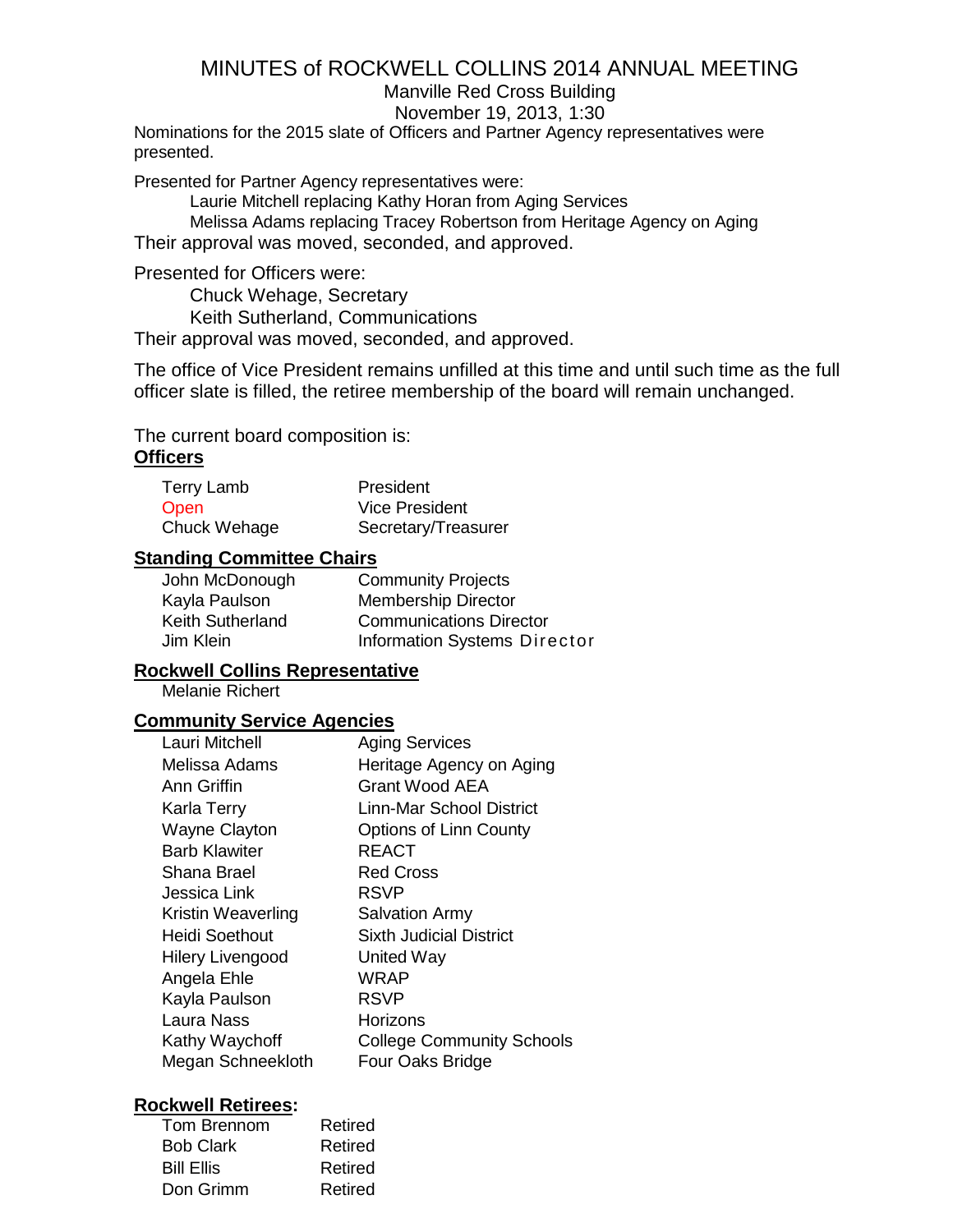Manville Red Cross Building

November 19, 2013, 1:30

Ed Holstrom Retired Vern Jackson Retired Cliff Koop Retired Dick Lenth Retired Arlo Meyer Retired Jack Murphy Retired Kay Nelson Retired Bob Ocken Retired Faye Spading Retired Retired Jim Spencer Retired Keith Sutherland Retired Jim Vacherlon Retired John Wauer Retired Joe Wells **Retired** Mike Wilson Retired Judy Wirth Retired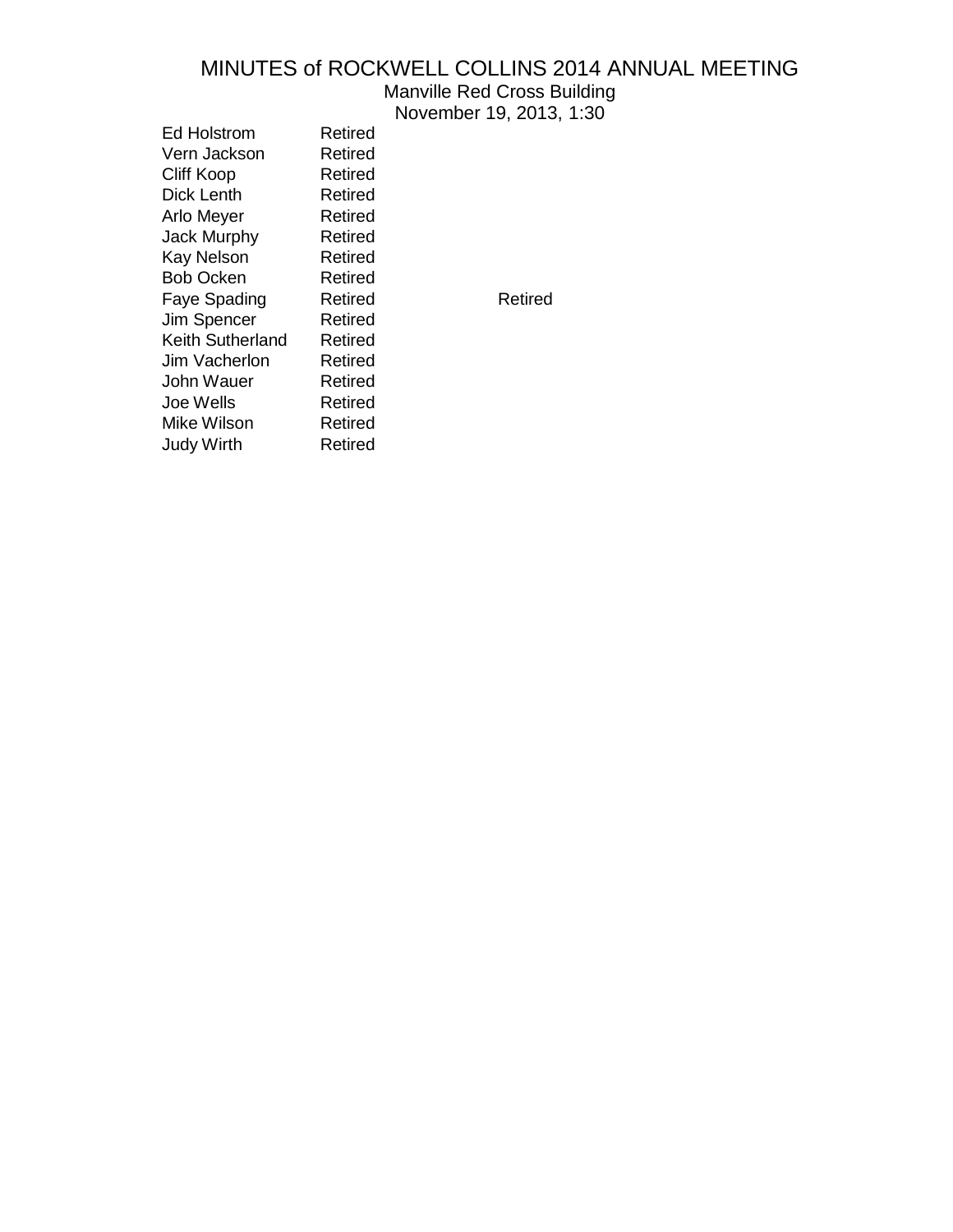# MINUTES of ROCKWELL COLLINS 2014 ANNUAL MEETING Manville Red Cross Building November 19, 2013, 1:30

## **PRESIDENT'S ANNUAL REPORT:**

Considering everything this has been an active year for RCRV. As reflected in Kayla Paulson's Board report, RCRV is continuing to support many individuals through our partner non-profits. The top 10 volunteer areas are shown below.

| <b>Volunteer Opportunity</b>          | Agency                                   | <b>Hours</b> |
|---------------------------------------|------------------------------------------|--------------|
| Non-Profit                            | <b>RCRV</b>                              | 5495.58      |
| <b>REACT Computer Technician</b>      | <b>REACT Center</b>                      | 2725.80      |
| Volunteer Program- St. Luke's         | Unity Point Health - St. Luke's Hospital | 2079.12      |
| <b>SHIIP Counselor - Unity Point</b>  | Unity Point Health - St. Luke's Hospital | 2065.47      |
| <b>WRAP Laborer</b>                   | <b>WRAP</b>                              | 1486.85      |
| <b>Community Project Meeting</b>      | <b>RCRV</b>                              | 1386.88      |
| <b>Tax Assistance</b>                 | <b>RCRV</b>                              | 1019.00      |
| <b>Education Enrichment Volunteer</b> | <b>RCRV</b>                              | 937.09       |
| SHIIP Advantage Admin                 | Unity Point Health - St. Luke's Hospital | 909.56       |
| Transportation                        | Jones County RSVP                        | 803.50       |

The slow recovering economy continues to increase the number of low income individuals who need help from RCRV and other non-profits. Most funding grants are based on volunteer hours. We are still working to break down the "Non-Profit" category into more specific programs to give us more visibility on exactly where we need to concentrate our efforts. To date RCRV has over 26,000 volunteer hours. We know these hours are low because of many unreported hours. We are slowly working to figure out ways to make reporting hours more painless for our volunteers.

Luckily RCRV is well supported by RCI that makes our efforts more fun and rewarding. RCI has increased the amount of money for the grant program RCRV give to non-profits to \$12,500 for the upcoming year.

The RCRV Newsletter is scheduled to be printed quarterly. Typically, it hasn't been that often, but the response from RCI retirees is good and they are reading it. They particularly get lots of information on the health insurance program each fall from it. There is a heavy workload associated in putting the Newsletter together and getting it mailed. There are efforts being made to review more efficient ways of producing the Newsletter and reviewing what the optimum number of issues per year should be.

Although not finalized, the work on the updated RCRV website is continuing. When finished, this website will provide an improved method of communicating with both RCRV members and the CR community.

Again RCRV and our member partners have been helping many people in the community. The positive attitudes and dedication each volunteer has been felt in the Eastern Iowa area.

**I would like to thank all the RCRV volunteers and the member partner organizations for your continued support**.

Terry Lamb, RCRV President

**ROCKWELL COLLINS:** Melanie Richert, Senior Community Relation Specialist reported that the Rockwell Collins United Way campaign has achieved its goal and expect a full and comprehensive report for UW next week.

Adriana D'Onofrio, Rockwell Collins Community Relations Specialist reported:

#### **FIRST Employee Network Google+ Community:**

Rockwell Collins is a Strategic Partner of FIRST (For Inspiration and Recognition of Science and Technology). We are also the official program sponsors of FTC (FIRST Tech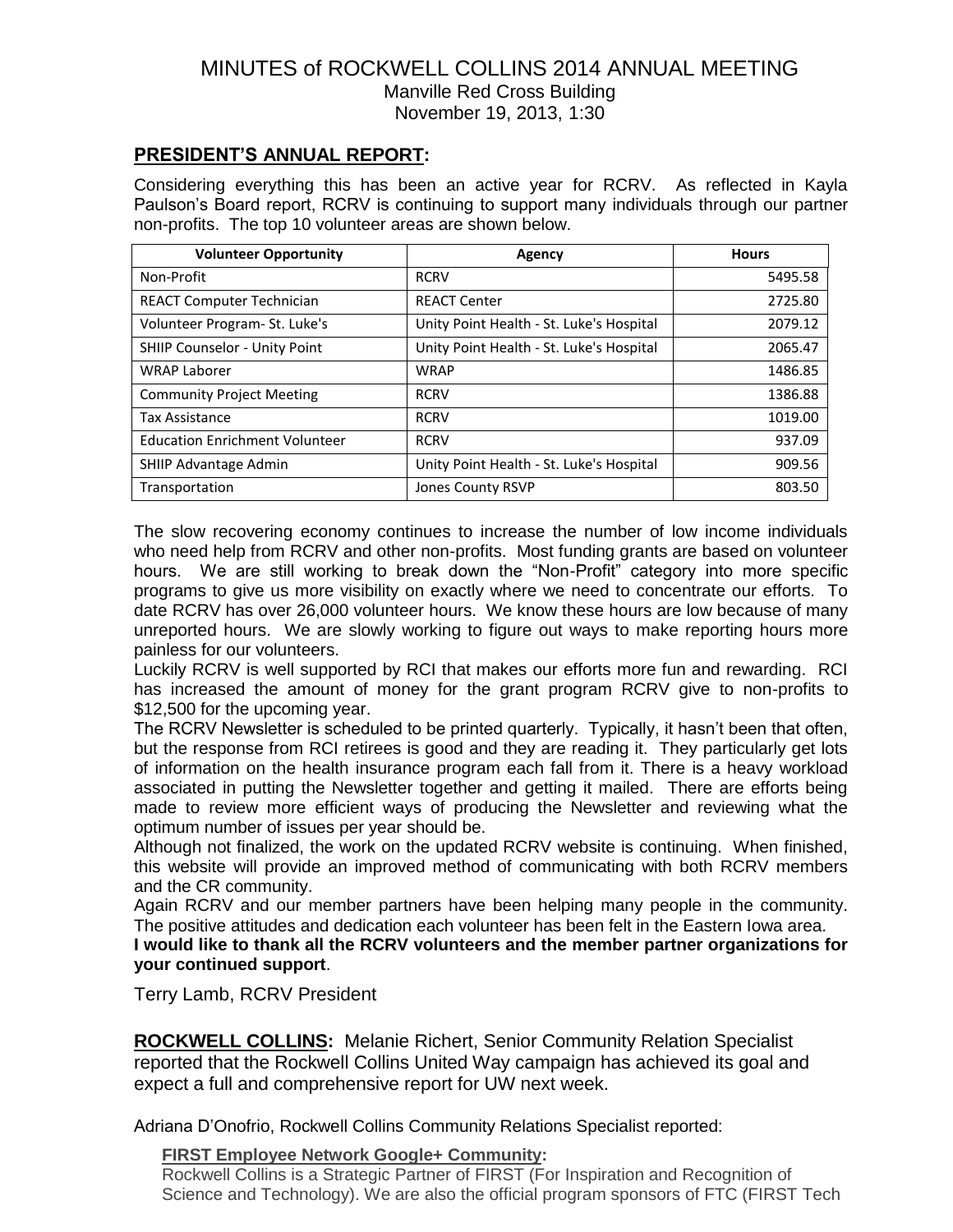# MINUTES of ROCKWELL COLLINS 2014 ANNUAL MEETING Manville Red Cross Building November 19, 2013, 1:30

Challenge). Our employees/retirees volunteer thousands of hours every year as mentors, coaches, and event volunteers. This network's purpose is to provide our employees involved in FIRST a forum to connect with each other and celebrate everything FIRST. It also is used to share FIRST news, including Rockwell Collins team grant and event information.

Link to the FIRST Employee Network Google+ Community (a google+ profile is required): <https://plus.google.com/u/0/communities/104451756399337518018>

## **FIRST Employee Network Quarterly Luncheon:**

This lunch is for employees/retirees involved in FIRST programming to get to know each other, the different FIRST programs, share our experiences, relay to me any problems we are experiencing, discuss new ideas, etc. The invitees include a wide range of experiences with the programs, from first timer mentors, a coach or two, and some pretty seasoned design committee members. This is a great opportunity to learn more about FIRST and how can you get involved with mentoring a team and/or volunteering at an even.

#### Time and Location:

December 3rd at 11:30am in the Building 106 auditorium (this is the C Avenue Complex-- Between Blairsferry Road and Collins Road along C Avenue).

Please RSVP with Adriana D'Onofrio at [adriana.donofrio@rockellcollins.com](mailto:adriana.donofrio@rockellcollins.com)

#### Luncheon Agenda:

High level overview of the FIRST programs and our support (for all the new people) Local FIRST Lego League team present themselves and their robot. The FLL Affiliate Partner from Iowa State University will be present, so come prepared with your FLL questions.

Lunch will be provided, please let Adriana know if you have any dietary restrictions.

### **Upcoming Local FIRST Events:**

December 6th: FIRST LEGO League qualifier at Prairie & Marion

January 17th: FIRST Lego League State Championship in Ames at Iowa State University

January 31st: FIRST Tech Challenge Cedar Rapids League Championship - location TBD

February 21st: FIRST Tech Challenge Iowa City League Championship - Regina Catholic Education Center

March 7th: FIRST Tech Challenge State Championship - Coralville Marriott

# **Director Reports:**

### **Community Projects Director, John McDonough:**

We continue to provide assistance each fall with our annual insurance seminars at the Kirkwood Training and Outreach Service Center in Marion. We saw approximately 1900 retirees, and/or their caretakers at 9 separate seminars handled by Jim Green, Don Grimm, Harlan Hanson, James Wolfe and Claudia Young. Barb Klawiter, Kayla Paulson, Adele Lerma from Cypress, CA and David Carter from the Dallas Area from OneExchange Towers Watson. Accurate information was provided at each seminar with lots of one on one question answer sessions afterwards.

Our WRAP folks are setting records each day with each new build providing the most assistance to folks who need help with getting in and out of their homes. We continue to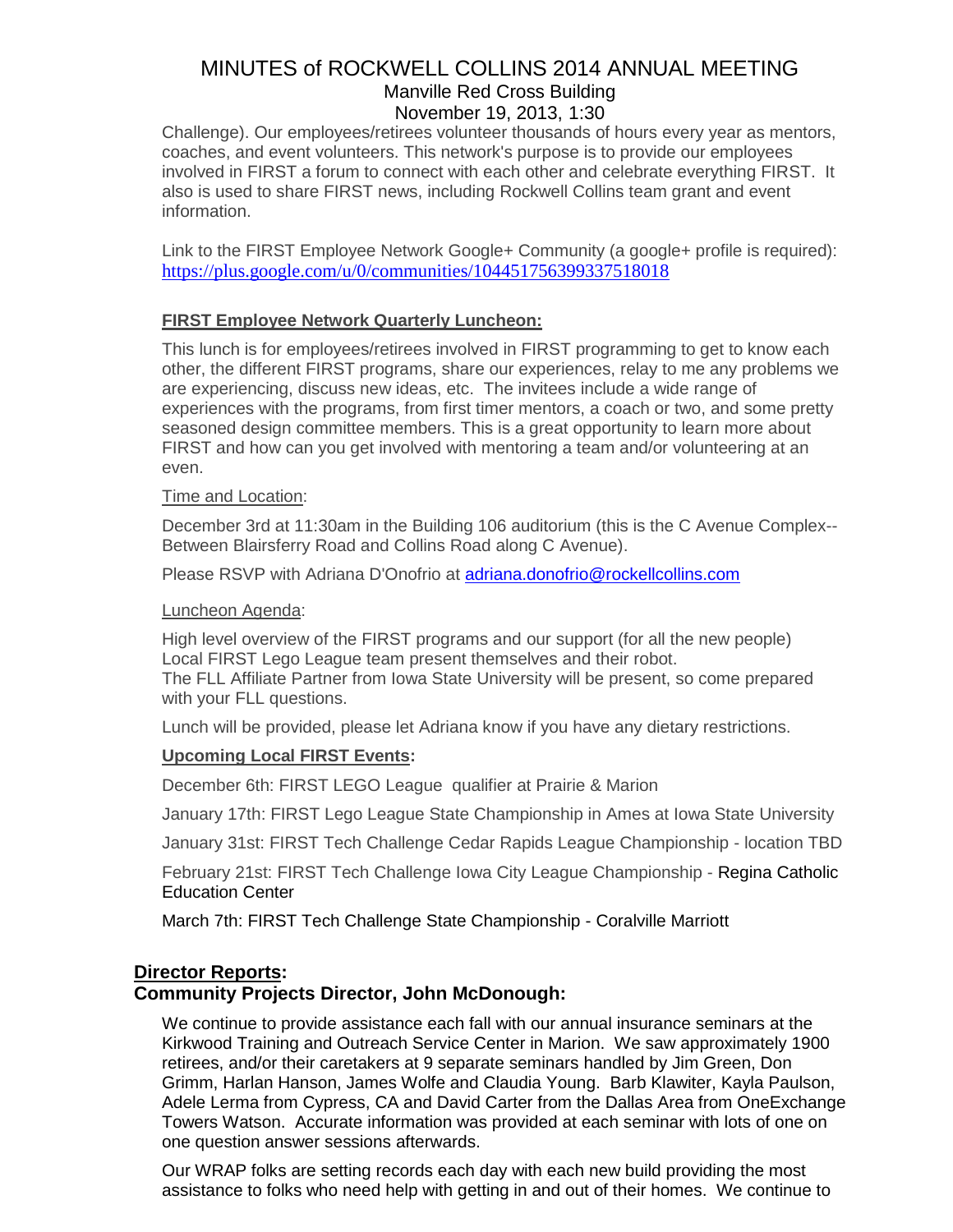# Manville Red Cross Building

### November 19, 2013, 1:30

need more designers. Contact Angie Ehle if you would like to assist in this opportunity.

We continue to support SCORE with several of our members involved with them as well.

We continue to support the AARP and VITA tax programs in Iowa as well as in Florida.

This year we again provided the ushers and parking attendants at the Governor Award Ceremonies with Governor Branstad.

We had briefings from several area nonprofits requesting volunteers, namely:

- STEAM Program by Dick Cheyney
- Kirkwood Workplace Learning Connection Literacy Fair and Speakers Day by Barb Tupper
- HACAP for Skillet Covers similar to the ones provided to the Rockwell Collins Child Care Center by Cherry Collins
- iExplore STEM Program at McKinley Middle School
- Webelos Scouting Engineer badges
- Science Makers Fair
- Wheelchair Accessible planters for New Horizons
- UWECI had a Basic Volunteer Center Training program that several RCRV folks attended.
- McAuley Center request by Paula Land for folks to tutor the English Language
- Valerie Smith of the Campfire Girls needed help in networking computers
- Abilities in Motion Seminar at KTOS
- Science Center request for assistance in the repair of various displays
- Indian Creek Nature Center Maple Syrup Festival for setup, cooking and teardown volunteers.

We continue to support many nonprofit agencies in the area as well having representatives on many of their boards.

If you can dream it, we can do it.

### **Data Base Committee Report, Jim Klein:**

The RCRV database contains the names of retirees residing in Iowa and few others who have specifically requested to remain on our mailing list after they have moved out of state. It also contains addresses of the local Rockwell Collins senior executives and the RCRV partner agencies.

The database was updated as follows:

- Three times based on new retiree lists from Rockwell Collins.
- Address changes on returned newsletters and requests via voice mail and emails.
- Obituaries

There are currently 4255 names in the RCRV database that receive a newsletter.

- 4004 names receive a printed newsletter
	- o 3988 mailed via USPS
	- o 16 internal Rockwell Collins mail
- 251 names receive the newsletter by email (5.9%)

Mailing label files were provided for:

- RCRV newsletters, both mailed and email (email mailing provided by RSVP)
- Insurance meeting notice postcards (RCRV and Rockwell Collins Rec Center)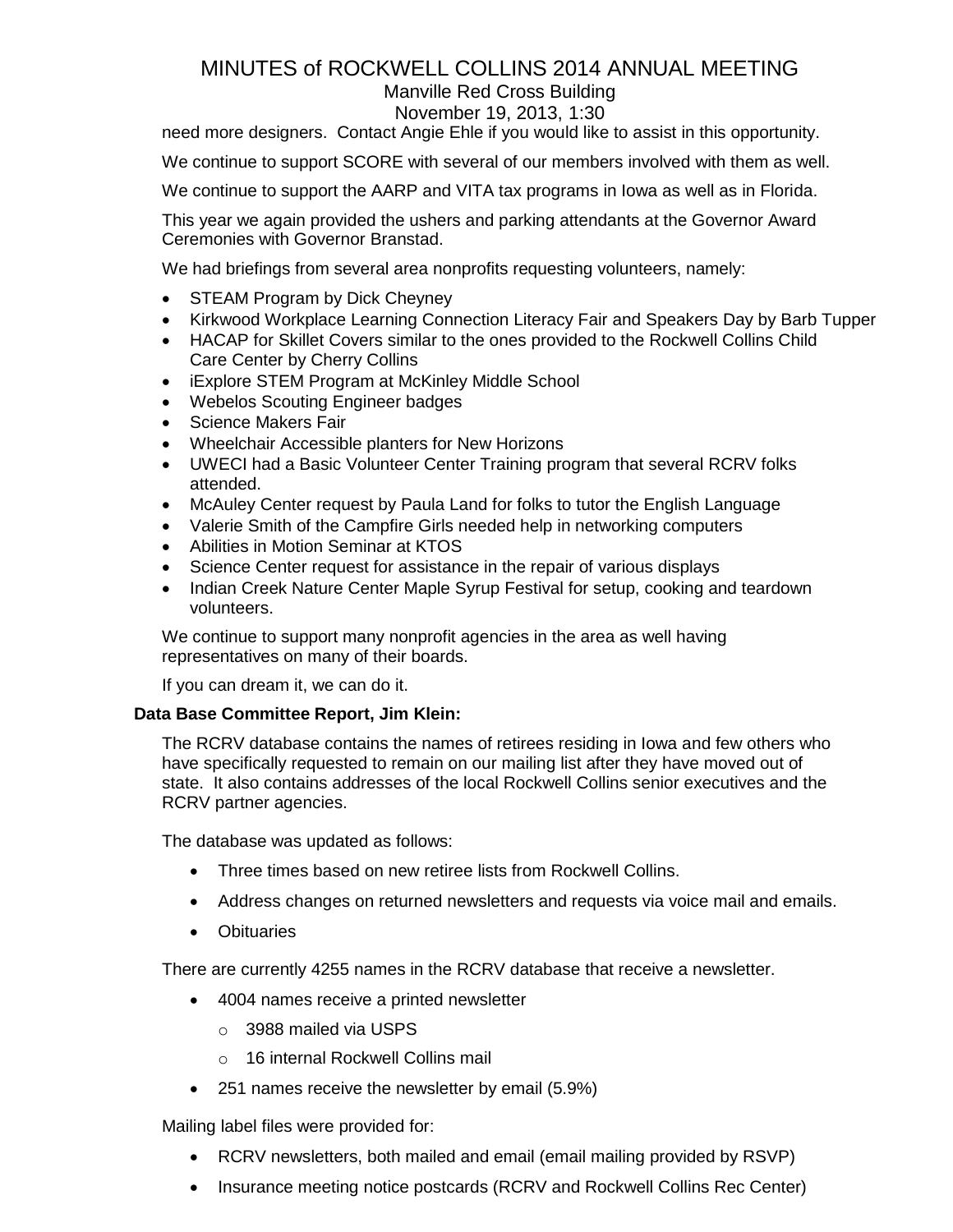Manville Red Cross Building

November 19, 2013, 1:30

 RSVP to mail RCRV/RSVP information letters to new retirees. There were 204 new retirees in this list for the period September 2013 through August 2014.

Database structure was modified to provide tracking of deleted, changed and added names/addresses. RSVP requested this data for their records.

## **Membership: Kayla Paulson**

#### **RCRV Membership Recruiting/Retention Report Stats for October 2014**

- 186 active volunteers
- 0 new volunteers
- 0 inactivated volunteer restarted
- 1 inactive volunteers terminated/inactivated
- 93 members have reported hours
- 2822.70 hours

## **Stats for Year to Date 2014**

- 186 active volunteers
- 6 new volunteers
- 1 inactivated volunteer restarted
- 52 inactive volunteers terminated/removed
- 162 members have reported hours
- 26.397.44 hours

## **Top 10 Opportunities supported by RCRV Volunteers in 2014**

| <b>Volunteer Opportunity</b>          | <b>Agency</b>                            | <b>Hours</b> |
|---------------------------------------|------------------------------------------|--------------|
| Non-Profit                            | <b>RCRV</b>                              | 5495.58      |
| <b>REACT Computer Technician</b>      | <b>REACT Center</b>                      | 2725.80      |
| Volunteer Program- St. Luke's         | Unity Point Health - St. Luke's Hospital | 2079.12      |
| <b>SHIIP Counselor - Unity Point</b>  | Unity Point Health - St. Luke's Hospital | 2065.47      |
| <b>WRAP Laborer</b>                   | <b>WRAP</b>                              | 1486.85      |
| <b>Community Project Meeting</b>      | <b>RCRV</b>                              | 1386.88      |
| Tax Assistance                        | <b>RCRV</b>                              | 1019.00      |
| <b>Education Enrichment Volunteer</b> | <b>RCRV</b>                              | 937.09       |
| <b>SHIIP Advantage Admin</b>          | Unity Point Health - St. Luke's Hospital | 909.56       |
| Transportation                        | <b>Jones County RSVP</b>                 | 803.50       |
|                                       |                                          |              |

### **COMMUNICATIONS/NEWSLETTER:** Jim Green

No Report

# **PARTNER AGENCY REPORTS:**

Heritage Agency on Aging: Tracey Robertson reported their 3<sup>rd</sup> annual Fill The Plate Telethon is scheduled for December  $7<sup>th</sup>$  from 5:30 to 9:30 PM on KCRG 9.2. All funds go to the Heritage Agency on Aging Senior Home Delivered and Congregate Meal Program. They are in particular need due to a serious funding shortfall.

### **Options of Linn County**: Wayne Clayton

### **Overview**

Options of Linn County provides training and support services to help adults with disabilities succeed in vocational and community integration settings. Our staff and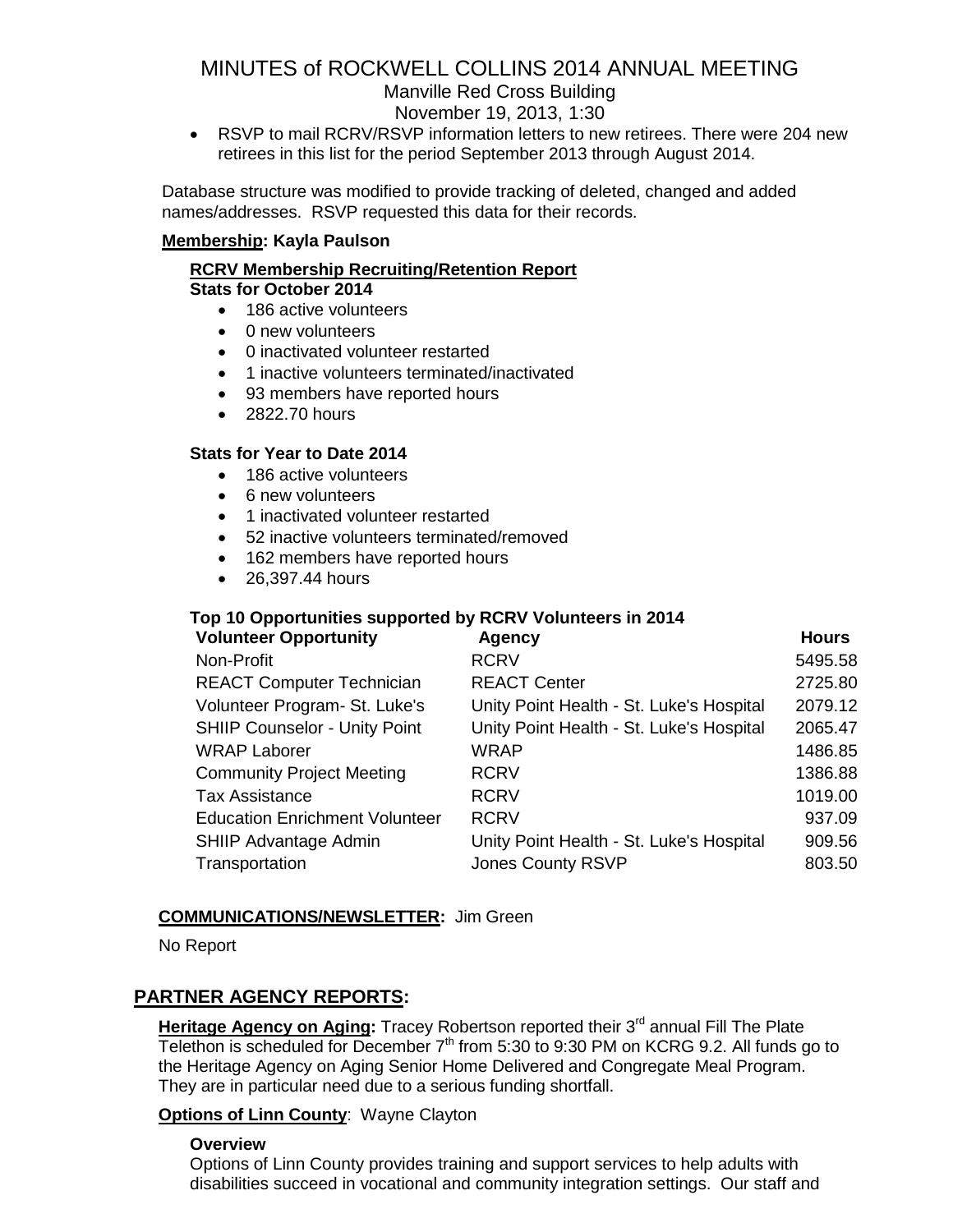## Manville Red Cross Building

#### November 19, 2013, 1:30

consumers thank RCRV for their many contributions to our program. RCRV's original assistive tech creations help many consumers be more independent and productive.

#### **Highlights of Activities in 2014**

This section spotlights how RCRV creations have a positive impact on the consumers we serve.

#### **RCRV New Assistive Technology:**

 Early in the year we connected with several volunteers for the creation of weighted blankets. This project serves the needs of consumers who have sensory integration issues. These blankets are in use in several areas of Options.

#### **Repair of Existing Devices:**

 During the course of a year, wear and tear takes a toll on the assistive tech our consumers use. RCRV has been valuable to our program by maintaining vocational switches and sensory items, keeping them in operation for our consumers.

#### **Outreach:**

The people at Options enjoy sharing the story of RCRV with others. This year, we have had a number of opportunities to do so.

- Tours given to college and high school students feature the role that RCRV assistive technology plays in serving our consumers.
- Assistive Tech Expo/Abilities in Action Conference: We shared a display table with RCRV, introducing people in the human services field to what RCRV can do. That day we had more than 100 people stop by the display table.

#### **Looking Ahead**

RCRV plays an important role in improving the quality of life for people with disabilities in our community. The people of Options appreciate your help in creating and maintaining the assistive items that are so important to us.

In the coming year, we look forward to working with RCRV to meet the needs of the consumers in an ever-changing environment. Thank you for your service.

**United Way:** Carole Dzingle reported that UW is wrapping up their centennial year. She wants to encourage all volunteers to get their hours turned in and to get their pledge in if they haven't already done so. Carole extended an invitation to their campaign celebration on December 18<sup>th</sup> at the Five Seasons Center.

**Sixth Judicial District:** Heidi Soethout had nothing to report.

**WRAP:** Angie Ehle reported they have completed 51 projects this year. There is a removal scheduled for Friday and one for Saturday, weather permitting. They have 7 projects in queue.

WRAP held two training sessions since last meeting: Design-101 and Design-201 and have 4 new designers they hope will be ready to start in the spring.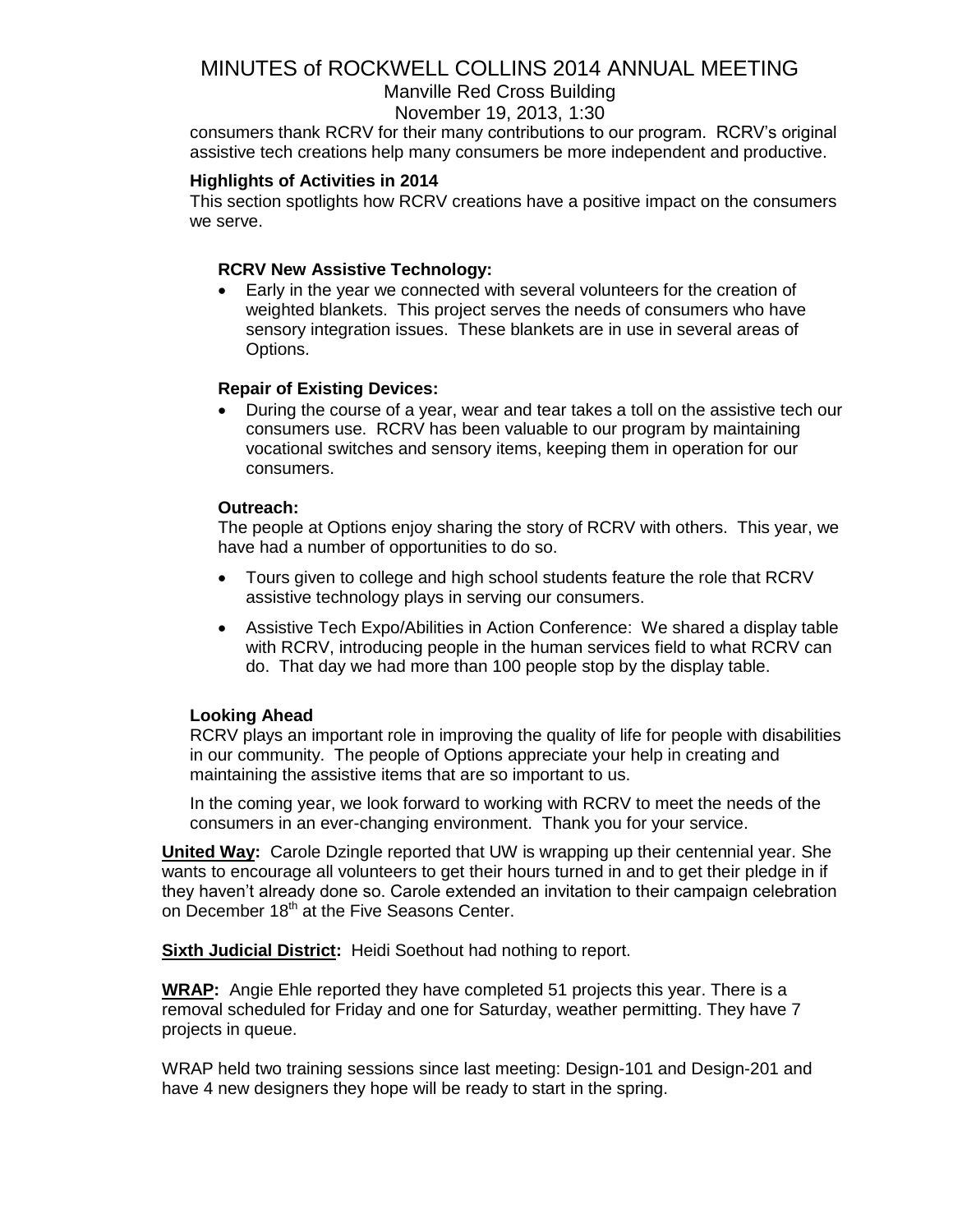# MINUTES of ROCKWELL COLLINS 2014 ANNUAL MEETING Manville Red Cross Building November 19, 2013, 1:30

**RSVP:** Kayla Paulson reported:

#### **United Way's 55+ Initiative & RCRV Membership Report**

Kayla Paulson is unable to attend today since she is hosting the Iowa RSVP Directors Association.

United Way is wrapping up it's Centennial Year and with that we are encouraging all Centennial Volunteer Club members to get their hours reported. Sue Driscoll just sent an email out with the link last week, but if you have questions please contact Kayla Paulson.

As you will see we have a number of volunteers that have not reported hours for a while again. We want to make sure that we are communicating the impact and value of both RCRV and the 55+ Initiative in general. 55+ Initiative is already looking at what volunteer opportunities and initiatives to include in the next grant application through CNCS. Consideration will be given to the opportunities that are supported heavily by our volunteers. Hours and the impact of those volunteer hours are some of the measurements we will consider.

Kayla is interested in hearing from volunteers that would like to lead/facilitate strategic planning efforts for non-profits. If we are able to find 10 – 20 volunteers that are interested in this type of opportunity Kayla will be lining up training and materials to empower the volunteers. Leslie Wright and other United Way Staff are getting approached multiple times a month about strategic planning requests. This is a great need in our community and could really make a difference for some of the non-profits that are engaged with the 55+ Initiative and leverage our volunteers.

We currently have some great volunteer opportunities with ...

- UnityPoint St.Luke's SHIIP Advantage Admin
- Linn Community Food Bank Morning Assistance (moving materials)
- Hiawatha Study Buddies for kids learning English as a Second Language
- Gems of Hope has great opportunities to do beading or card making as a group.
- Opportunity for Retired Teachers to mentor new teachers.